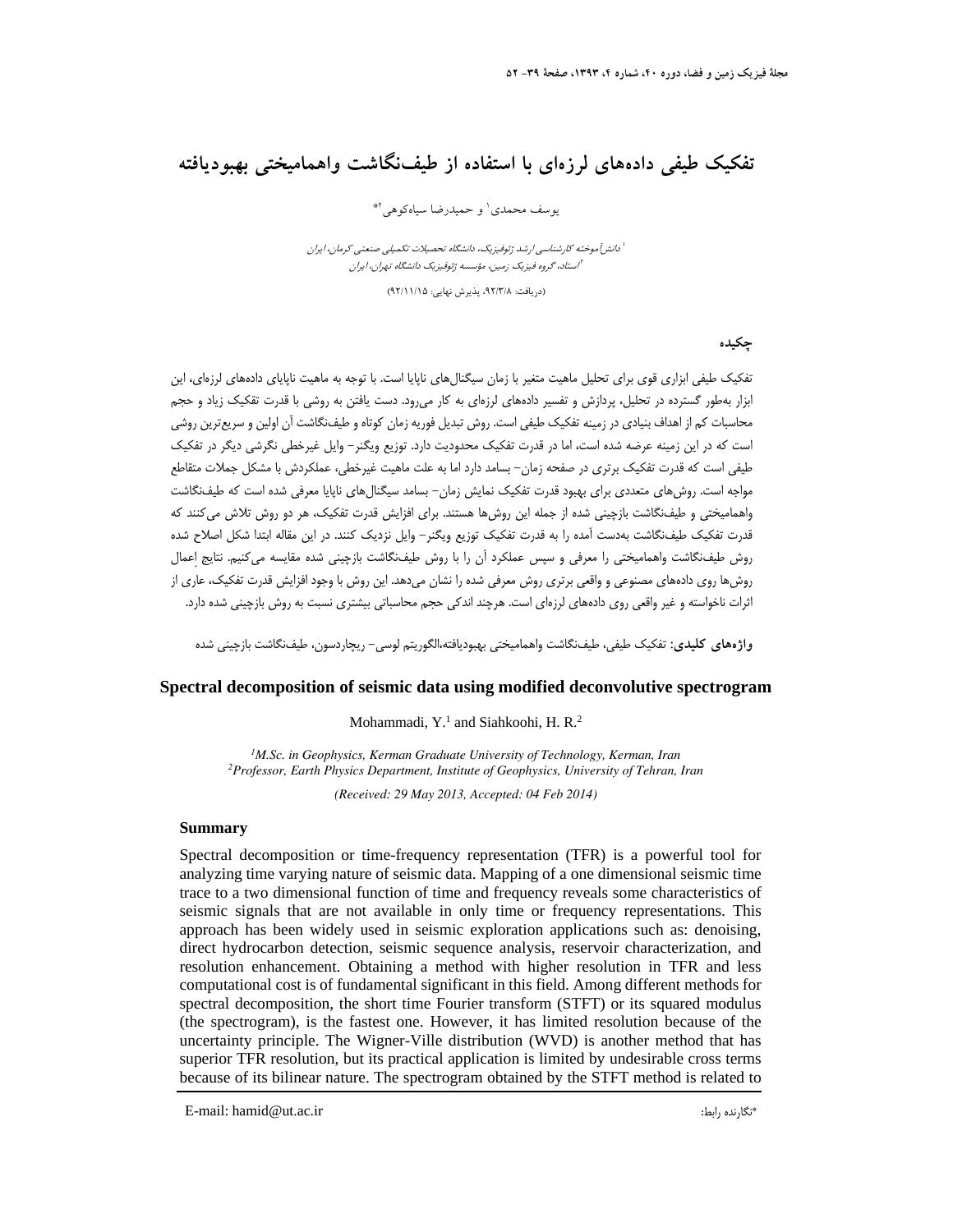the WVD via a 2-D deconvolution. The Deconvolutive Short Time Fourier Transform Spectrogram (DSTFTS) is another method that has been introduced recently to increase the TFR resolution of the spectrogram by applying the Lucy-Richardson algorithm for 2-D deconvolution operation. However, as expected theoretically, the resolution of the DSTFTS is not very close to the resolution of the WVD.

In this paper, we first explain why the resolution of the deconvolutive spectrogram, introduced by Lu and Zhang (2009), is not as close as to that of the WVD, and then we introduce its modified version which effectively improves the TFR resolution. In the 2-D deconvolution process, the sampling interval of the input data must agree in both time and frequency. We have shown that the sampling interval of the WVD of the window function in the frequency direction is not equal to that of the spectrogram of the signal. A simple technique is proposed here to overcome this problem. The proposed modified deconvolutive spectrogram provides better results compared to those of Lu and Zhang (2009). The TFR resolution is very close to that of the WVD because of the correct implementation of the deconvolution process. As we performed deconvolution by the Lucy- Rchardson algorithm which is not an ideal and perfect process, our TFR is not the same as that of the WVD.

We have evaluated the performance of the modified deconvolutive spectrogram in spectral decomposition of a chirp signal; a synthetic signal consists of four Morlet wavelets and a real seismic trace. In comparison with the popular reassigned spectrogram method (Auger and Flandrin, 1995), the modified deconvolutive spectrogram effectively improves the TFR resolution and has no artifact and undesirable effects on TFR of any type of input signal. However, the reassigned spectrogram eliminates some components and disturbs the shape of the TFR of the complex input signals. These issues can make a method completely unusable.

We have shown that both the reassigned and the modified deconvolutive spectrograms have the same nature. The aim of the reassigned spectrogram is to improve the degree of the localization of the signal components by reallocating them over the time-frequency plane and applying a weighted integration. On the other hand, the aim of the modified deconvolutive spectrogram is to directly remove and compensate the damping effect of the window function by applying the 2-D deconvolution operation. From the utilized mathematical tools point of view, the 2-D deconvolution algorithms are more advanced and more reliable than the weighted integration (especially in case of signals with a complicated TFR such as seismic data).

Finally, we applied the method to detect low frequency shadow associated with a possible thin gas reservoir on a seismic section. The low frequency shadow has been used as a seismic indicator of a hydrocarbon accumulation. Several reasons have been proposed for this shadow, such as abnormally high attenuation in gas filled reservoir and some other mechanism in data processing. By spectral decomposition of all traces, a cube of data has been obtained from the seismic section. We have used single frequency seismic sections, extracted from the cube, for interpretation. According to the results, high amplitude energy on the 20 Hz single frequency seismic section has been disappeared on the 50 Hz single frequency seismic section. This high amplitude energy is a hydrocarbon indicator that exists beneath the reservoir. The superior resolution of the modified deconvolutive spectrogram resulted in a remarkably better localization of the reservoir. Therefore, the modified deconvolutive spectrogram is a fast and effective method for spectral decomposition of seismic data, especially when it is used for seismic attributes extraction.

## **Keywords**: Spectral decomposition, Modified Deconvolutive Spectrogram, Lucy-Richardson algorithm, Reassigned Spectrogram.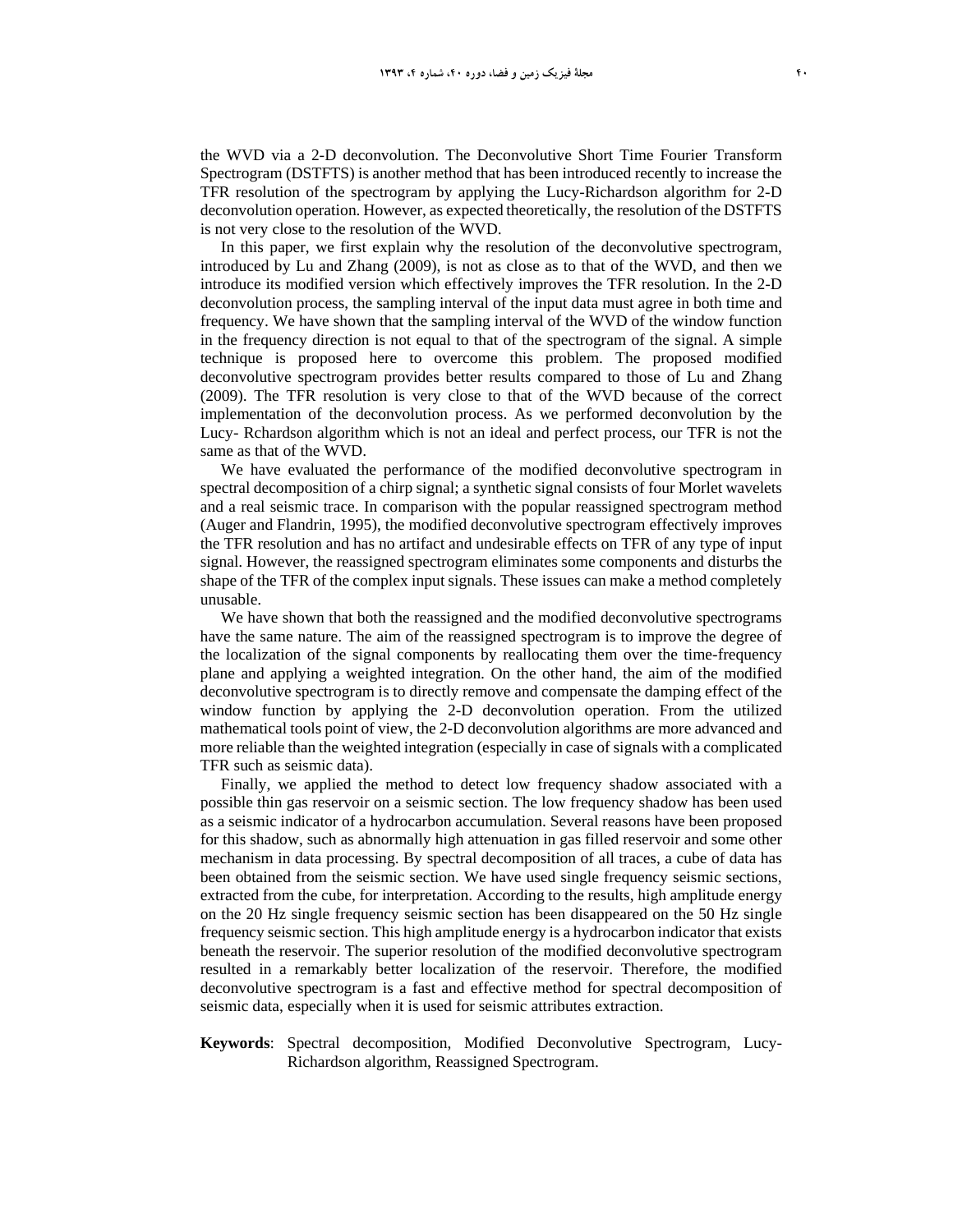**1 مقدمه** 

قدرت تفكيك و حجم محاسبات، نقش اساسي دارند. تبديل فوريه زمان كوتاه (گابور، ۱۹۴۶) و قدرمطلق مربعش (طيفنگاشت) اولين روشهايي هستند كه در اين زمينه عرضه شدهاند و هنوز هم بهطور گسترده مورد استفاده قرار ميگيرند. اما اين روشها بهخاطر استفاده از يك تابع پنجره كه سيگنال را در خارج از محدوده پنجره صفر ميكند، و بنابر اصل عدم قطعيت، داراي محدوديت در قدرت تفكيك زماني و بسامدي هستند. توزيع ويگنر- وايل غيرخطي (كوهن، 1995) نگرشي ديگر در تفكيك طيفي است كه قدرت تفكيك برتري در صفحه زمان- بسامد دارد، اما عملكردش به علت ماهيت غيرخطي با مشكل جملات متقاطع مواجه است. روشهاي ديگري نيز وجود دارد مانند روش تجزيه با تعقيب تطابق (Decomposition Pursuit Matching) (مالات و ژانگ، 1993) كه با استفاده از توزيع ويگنر- وايل سيگنال را به مؤلفههاي اوليهاش تجزيه ميكند و تركيب بهينهاي از اين مؤلفهها را بهمنزله نمايش زمان- بسامد سيگنال انتخاب ميكند. روشهاي تبديل فوريه زمان كوتاه تطبيقي و جونز) (Adaptive Short Time Fourier Transform) بارانيوك، 1994) و يا آنتروپي متقاطع ميانه كمينه و لاگلين) (Minimum Mean Cross – Entropy) همكاران، 1994) كه در گسترهاي از طول پنجرههاي متفاوت تبديل فوريه زمان كوتاه و يا طيفنگاشت را محاسبه ميكنند و بر مبناهاي متفاوت خودشان تركيب بهينهاي از آنها را براي نمايش زمان- بسامد انتخاب ميكنند. اما اين روشها با وجود قدرت تفكيك بسيار خوب حجم محاسبات بسيار بزرگي دارند و با توجه به بزرگمقياس بودن دادههاي لرزهاي، كمتر مورد استفاده قرار ميگيرند.

طيفنگاشت كه نشاندهنده انرژي سيگنال در

در لرزهشناسي، يك ردلرزه تركيبي است از اولين رسيدها، بازتابها، تداخلها، نوفهها و اثراتي كه محيط انتشار و گيرنده روي َتپ (پالس) لرزهاي ميگذارند. دادههاي لرزهاي ناپاياهستند چراكهمحتواي بسامدي يكردلرزهدر ابتدا همان پهناي باند بسامدي موجك لرزهاي فرستاده شده به درون زمين است، ولي اين موجك لرزهاي در گستره زمان ثبت، باند بسامدي ثابتي ندارد. معمولا زمين مانند يك فيلتر پايينگذر روي اين موجك عمل ميكند و پاسخ لرزهاي ساختارهاي زمينشناسي نيز اثر معيني روي طيف بسامدي موجك لرزهاي دارد. يكي از اهداف لرزهنگاري، مشخص كردن ساختارهاي زيرسطحي با استفاده از پاسخ لرزهاي آنها است. اما اين پاسخهاي لرزهاي عمدتا در گستره طيفي خاصي بيان مي شوند كه در پهناي باند بسامدي دادههاي لرزهاي پنهان و نهفته هستند و نميتوان آنها را با روشهاي تفسير زماني مرسوم پيدا كرد. تفكيك طيفي يا نمايش زمان- بسامد، يك سيگنال زماني و يكبُعدي را به يك تابع دوبُعدي از زمان و بسامد تبديل ميكند و تمركز و نحوه تغيير مؤلفههاي بسامدي با زمان و خصوصياتي از سيگنال را كه در نمايش زماني تنها و يا بسامدي تنها قابل مشاهده نيستند، آشكار ميكند. به همين علت تفكيك طيفي ابزاري قوي در شناخت، اندازهگيري وتحليل ماهيت متغير با زمان دادههاي لرزهاي است و بهطور گسترده در كاربردهايي نظير حذف نوفه (لين و همكاران، 2007)، شناسايي مستقيم هيدروكربور (كاستاگنا و همكاران، 2003)، تحليل رخسارههاي لرزهاي (استيگز و دريجكونينجن، 2001)، توصيف مخازن هيدروكربور (پارتيكا و همكاران، 1999) و مانند آن مورد استفاده قرار ميگيرد.

روشهاي مختلفي براي تفكيك طيفي وجود دارد و با توجه به نوع داده ورودي و هدف موردنظر ميتوان روش مناسب را انتخاب كرد، كه در آن دو عامل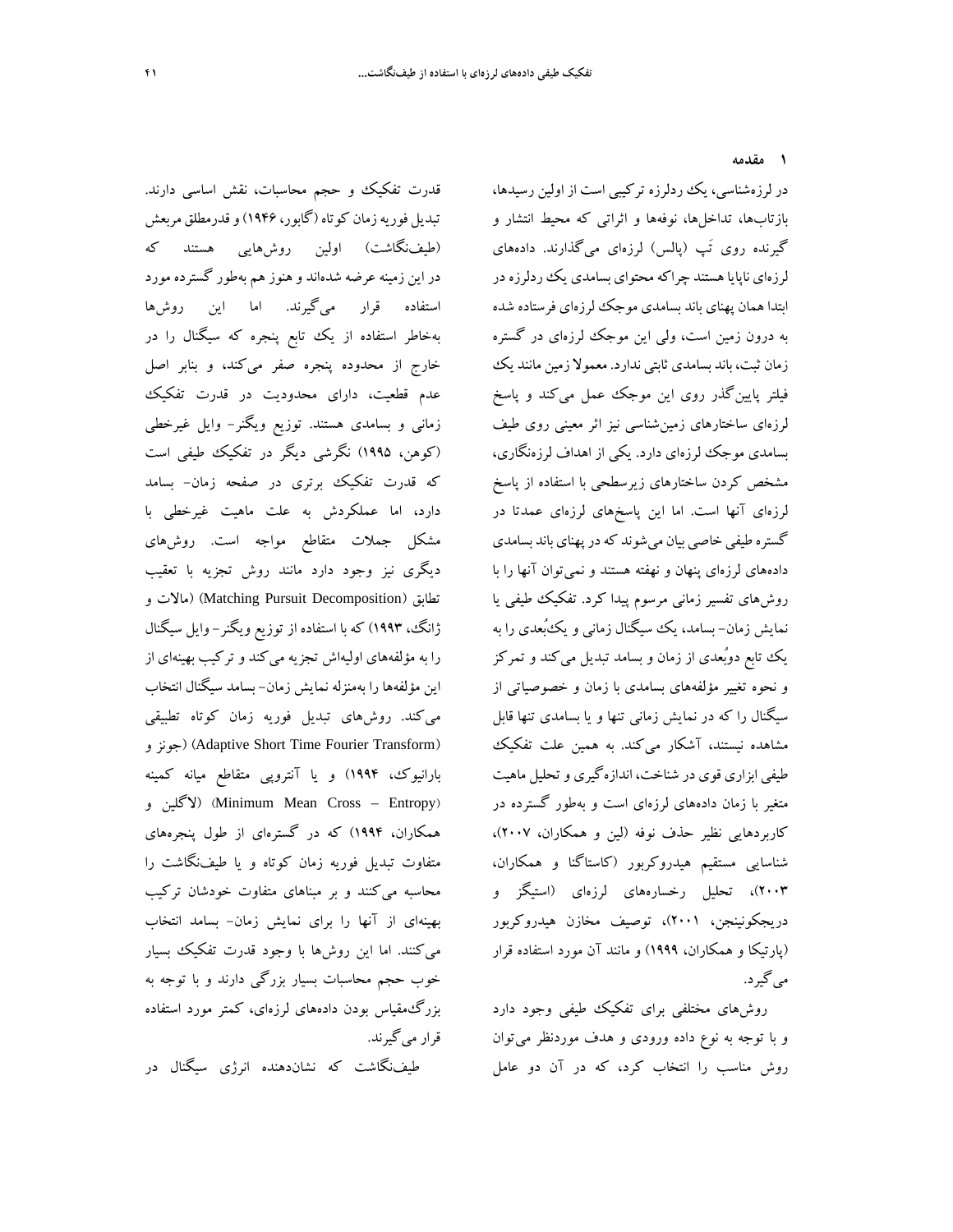ميكند و به زمان موردنظر نسبت ميدهد. به كار بردن پنجره و محدود كردن سيگنال باعث به وجود آمدن محدوديت در قدرت تفكيك زماني و قدرت تفكيك بسامدي ميشود. با به توان دورساندن ضرايب تبديل فوريه زمان كوتاه، كميتي بهدست ميآيد كه نشاندهنده انرژي سيگنال در صفحه زمان- بسامد است. اين كميت طيفنگاشت تبديل فوريه زمان كوتاه نام دارد و ساليان زيادي اولين گزينه براي تفكيك طيفي سيگنالهاي ناپايا بوده است و هنوز هم كارايي فراواني در زمينه تحليل سيگنال دارد.

$$
S_x(t, f) =
$$
  

$$
\left| \int_{-\infty}^{+\infty} x(u) h^*(u-t) e^{-j2\pi f u} du \right|^2
$$
 (Y)

توزيع ويگنر- وايل نگرشي ديگر به تفكيك طيفي دارد. اين توزيع براساس تابع چگالي انرژي دوبُعدي زماني و بسامدي سيگنال در صفحه زمان- بسامد بنا شده است و با رابطه (3) بيان ميشود:

$$
WVDx(t, f) =
$$
  

$$
\int_{-\infty}^{+\infty} x(t + \frac{\tau}{2}) x^*(t - \frac{\tau}{2}) e^{-j2\pi f \tau} d\tau
$$
 (\*)

كهدرآن، متغيرتاخيرزماني است. ازآنجا كهدررابطه (3) سيگنال دوبار وارد انتگرال ميشود، اين توزيع درجه دوم يا دوسويه (bilinear (ناميده ميشود. در اين توزيع هيچگونه تابع پنجرهاي به كار نرفته است و محدوديت قدرت تفكيك ناشي از به كار بردن پنجرهها را ندارد و از قدرت تفكيك برتري برخوردار است. اما به خاطر ماهيت غيرخطياش، براي تحليل سيگنالهاي چندمؤلفهاي با مشكل جملات متقاطع مواجه است. فرض كنيم *t* ( )*x* يك سيگنال چند مؤلفهاي است كه از جمع دو سيگنال ديگر به وجود ميآيد:

$$
x(t) = x_1(t) + x_2(t)
$$
 (F)

با جايگذاري آن در رابطه (3) خواهيم داشت:

صفحه زمان- بسامد است، اگرچه از روش خطي حاصل ميشود اما ميتوان آن را به توزيع ويگنر- وايل مرتبط كرد. اين نكته مبناي افزايش قدرت تفكيك طيفنگاشت با دو روش عرضه شده در اين مقاله است. روش اول يا روش طيفنگاشت واهماميختي بهبوديافته، با استفاده از يك واهماميخت دوبُعدي برآوردي از توزيع ويگنر- وايل را از طيفنگاشت استخراج ميكند كه جملات متقاطع كمتري نسبت به توزيع ويگنر- وايل و قدرت تفكيك بهتري نسبت به طيفنگاشت دارد (لو و ژانگ، 2009). روش دوم يا روش بازچيني كردن، انرژي بهدست آمده در هر نقطه از صفحه زمان- بسامد را به نقطهاي كهدرآن محاسبه شده يعني مركز جرمانرژي نسبت ميدهد و قدرت تفكيك را افزايش ميدهد (آگر و فلاندرين، 1995). در اين مقاله ابتدا نحوه بهبود روش طيفنگاشت واهماميختي را بيان ميكنيم، سپس به گونهاي تحليلي، به بررسي عملكرد آن در مقايسه با طيفنگاشت بازچيني شده ميپردازيم و در پايان از آن براي شناسايي مخازن گازي يك مقطع لرزهاي با كمك پديده سايه بسامد كم استفاده مي كنيم.

**2 طيفنگاشت تبديل فوريه زمان كوتاه و توزيع ويگنر- وايل** 

تبديل فوريه زمان كوتاه سيگنال *t* ( )*x* با رابطه زير داده ميشود:

 $(t, f) =$  (1)  $\int_{0}^{+\infty} x(u) h^{*}(u-t) e^{-j2\pi fu} du$  $STFT$ <sub>x</sub> $(t, f)$  =  $-\infty$ 

كه در آن، ( ) *t hu* تابع پنجره است و \* نشاندهنده مزدوج مختلط است. اين تبديل براي بهدست آوردن طيف بسامدي سيگنال در يك زمان خاص، پنجرهاي متقارن حول آن زمان را در سيگنال ضرب مي كند و سپس طيف بسامدي بخشي از سيگنال كه در داخل پنجره است را محاسبه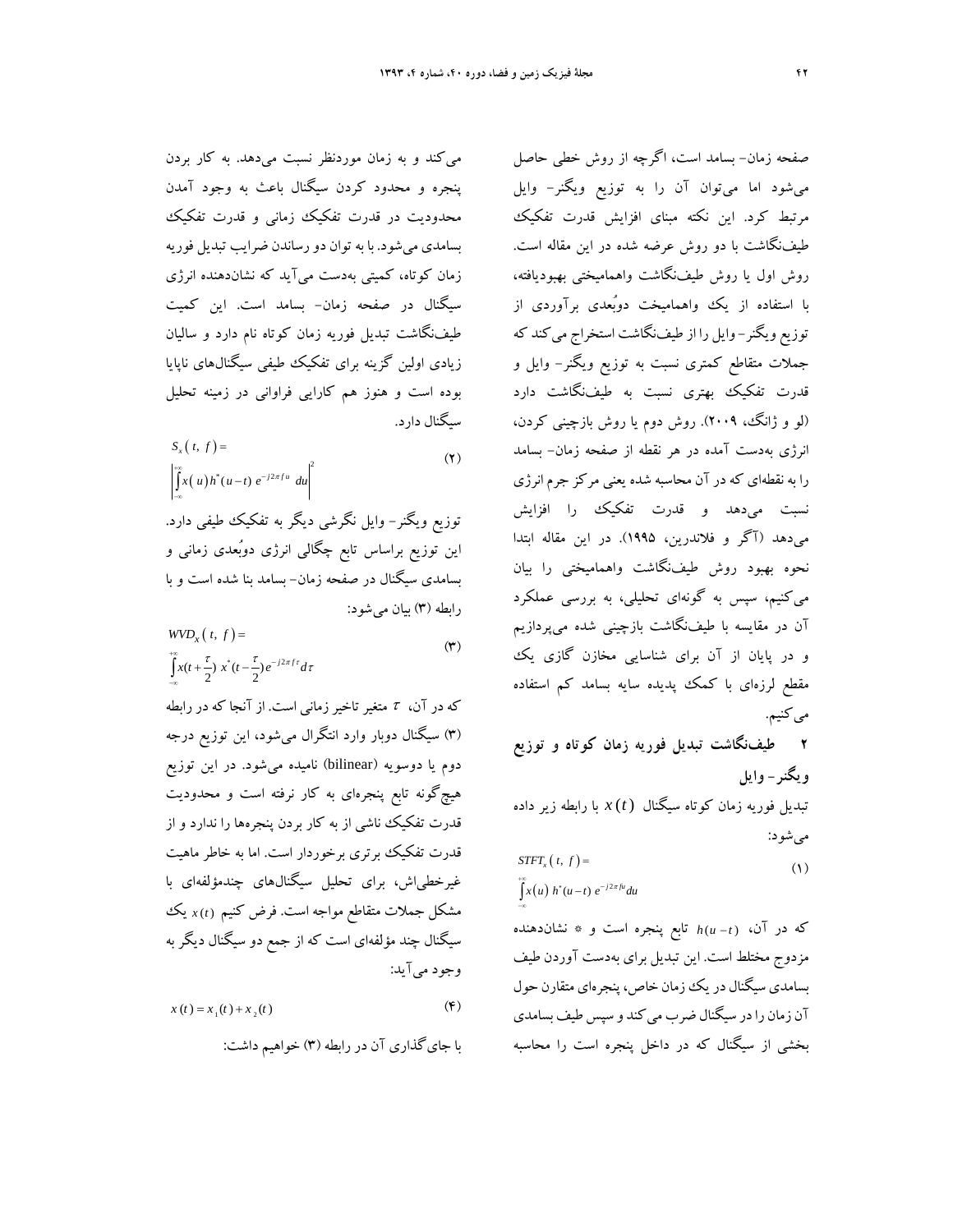مبناي روشهاي طيفنگاشت بازچيني شدهو طيفنگاشت واهماميختي.

**3 طيفنگاشت بازچيني شده** 

هرچند به كاربردن تابعهاي كرنل همواركننده جملات متقاطع در توزيع ويگنر- وايل را حذف ميكند اما باعث كاهش قدرت تفكيك نيز ميشود. بهطوركلي يك رابطه معكوس ميان حذف جملات متقاطع و حفظ قدرت تفكيك زياد وجود دارد. رابطه (7) را بهصورت رابطه (9) نيز مي توان بيان كرد:

$$
TFD_x(t, f) =
$$
  

$$
\iint \gamma(t', f') W V D_x(t-t', f-f') dt' df'
$$
 (4)

كه در آن، *f t* ') , ( ' تابع پنجره در حوزه زمان- بسامد است. رابطه بالا نشان ميدهد كه در دسته كوهن توزيعهاي زمان- بسامد براي هر نقطه دلخواه *f t* ) , (، تابع فيلتر دوبُعدي در توزيع ويگنر- وايل ضرب ميشود و انتگرال گيري روي همه نقاط صورت ميگيرد. اين بدين معني است كه نقاط همسايه *f t* ) , (سهمي در توزيع زمان- بسامد مربوط خواهند داشت كه باعث پهن شدگي مؤلفهها و كاهش قدرت تفكيك ميشود. آگروفلاندرين (1995) براي افزايش تيزي مؤلفهها و بهبود قدرت تفكيك، محل نقطهاي كه انتگرال گيري روي آن صورت ميگيرد را تغيير دادند. يعني حاصل انتگرال را به جاي *f t* ) , (به نقطه ديگري كه مركز گراني اين انرژي است، نسبت دادند و روش خود را با عنوان بازچيني كردن ( The reassignment method) معرفي كردند. مختصات نقطه بازچيني شده براي طيفنگاشت عبارت است از:

$$
\hat{t} = t - \Re \left\{ \frac{STFT_{\text{Th}}(t, f) \cdot STFT_h^*(t, f)}{|STFT_x(t, f)|^2} \right\} \quad (\text{d}-1)
$$
\n
$$
\hat{f} = f + \Im \left\{ \frac{STFT_{\text{D}h}(t, f) \cdot STFT_h^*(t, f)}{|STFT_x(t, f)|^2} \right\} \quad (-1)
$$
\n
$$
\cdot Dh = t \cdot h(t) \cdot \text{Th} = \frac{dh(t)}{dt} \quad \text{if} \quad \text{or} \quad \text{for } t \in \mathbb{R} \text{ and } \text{for } t \in \mathbb{R} \text{ and } \text{for } t \in \mathbb{R} \text{ and } \text{for } t \in \mathbb{R} \text{ and } \text{for } t \in \mathbb{R} \text{ and } \text{for } t \in \mathbb{R} \text{ and } \text{for } t \in \mathbb{R} \text{ and } \text{for } t \in \mathbb{R} \text{ and } \text{for } t \in \mathbb{R} \text{ and } \text{for } t \in \mathbb{R} \text{ and } \text{for } t \in \mathbb{R} \text{ and } \text{for } t \in \mathbb{R} \text{ and } \text{for } t \in \mathbb{R} \text{ and } \text{for } t \in \mathbb{R} \text{ and } \text{for } t \in \mathbb{R} \text{ and } \text{for } t \in \mathbb{R} \text{ and } \text{for } t \in \mathbb{R} \text{ and } \text{for } t \in \mathbb{R} \text{ and } \text{for } t \in \mathbb{R} \text{ and } \text{for } t \in \mathbb{R} \text{ and } \text{for } t \in \mathbb{R} \text{ and } \text{for } t \in \mathbb{R} \text{ and } \text{for } t \in \mathbb{R} \text{ and } \text{for } t \in \mathbb{R} \text{ and } \text{for } t \in \mathbb{R} \text{ and } \text{for } t \in \mathbb{R} \text{ and } \text{for } t \in \mathbb{R} \text{ and } \text{for } t \in \mathbb{R} \text{ and } \text{for } t \in \mathbb{R} \text{ and } \text{for } t \in \mathbb{R} \text{ and } \text{for
$$

$$
WVD_{x}(t, f) = WVD_{x_{1}}(t, f) +
$$
\n
$$
WVD_{x_{2}}(t, f) + 2 \text{Re}\{WVD_{x_{1}, x_{2}}(t, f)\}
$$
\n
$$
\Delta VDD_{x_{1}, x_{2}}(t, f) \text{ for all } WVD_{x_{1}, x_{2}}(t, f) \text{ for all } x_{1}, x_{2} \text{ for all } x_{1}, x_{2} \text{ for all } x_{1}, x_{2} \text{ for all } x_{1}, x_{2} \text{ for all } x_{1}, x_{2} \text{ for all } x_{1}, x_{2} \text{ for all } x_{1}, x_{2} \text{ for all } x_{1}, x_{2} \text{ for all } x_{2}, x_{2} \text{ for all } x_{2}, x_{2} \text{ for all } x_{2}, x_{2} \text{ for all } x_{2}, x_{2} \text{ for all } x_{2}, x_{2} \text{ for all } x_{2}, x_{2} \text{ for all } x_{2}, x_{2} \text{ for all } x_{2}, x_{2} \text{ for all } x_{2}, x_{2} \text{ for all } x_{2}, x_{2} \text{ for all } x_{2}, x_{2} \text{ for all } x_{2}, x_{2} \text{ for all } x_{2}, x_{2} \text{ for all } x_{2}, x_{2} \text{ for all } x_{2}, x_{2} \text{ for all } x_{2}, x_{2} \text{ for all } x_{2}, x_{2} \text{ for all } x_{2}, x_{2} \text{ for all } x_{2}, x_{2} \text{ for all } x_{2}, x_{2} \text{ for all } x_{2}, x_{2} \text{ for all } x_{2}, x_{2} \text{ for all } x_{2}, x_{2} \text{ for all } x_{2}, x_{2} \text{ for all } x_{2}, x_{2} \text{ for all } x_{2}, x_{2} \text{ for all } x_{2}, x_{2} \text{ for all } x_{2}, x_{2} \text{ for all } x_{2}, x_{2} \text{ for all } x_{2}, x_{2} \text{ for all } x_{2}, x_{2} \text{ for all } x_{2}, x_{2} \text{ for all } x_{2}, x_{2} \text{ for all } x_{2}, x_{2} \text{ for all } x_{2}, x_{2} \text{ for all } x_{2}, x_{2} \text{ for all } x_{2}, x_{2} \text{ for all } x_{2},
$$

$$
WVD_{x_1, x_2}(t, f) =
$$
  
\n
$$
\int_{-\infty}^{+\infty} x_1(t + \frac{\tau}{2}) x_2^*(t - \frac{\tau}{2}) e^{-j2\pi ft} dt
$$
\n(9)

همانگونه كه در رابطه (6) مشاهده ميشود در توزيع ويگنر- وايل مجموع دو سيگنال، علاوه بر توزيع ويگنر- وايل هركدام از سيگنالها، جمله سوم از توزيع ويگنر- وايل شامل هر دو سيگنال است كه به آن جمله متقاطع يا تداخلي ميگويند. جملات متقاطع غير واقعي هستند، هم در زمان و هم در بسامد در وسط مؤلفههاي واقعي سيگنال به وجود ميآيند و تفسير بصري توزيع ويگنر- وايل را دچار مشكل ميكنند. براي حذف جملات متقاطع، با استفاده از فيلترهاي دوبُعدي توزيعهاي گوناگوني طراحي شده است (كوهن، 1966) كه دسته كوهن توزيعهاي زمان- بسامد را تشكيل ميدهند. دسته كوهن توزيعهاي زمان- بسامد را ميتوان با رابطه زيرتعريف كرد:

$$
TFD_x(t, f) = \qquad \qquad \text{(V)}
$$
\n
$$
\iiint x(t + \frac{\tau}{2}) x^*(t - \frac{\tau}{2}) g(v, \tau) e^{-j2\pi vt - \varphi 2\pi ft + j2\pi vu} du \, d\tau \, dv
$$

كه در آن، پارامتر تاخير بسامدي و ) , (*g* تابع كرنل دوبُعدي هموار كننده است. نكتهاي كه حائز اهميت است و بايد به آن اشاره كنيم اين است كه اگرچه طيفنگاشت از تبديل خطي بهروش تبديل فوريه زمان كوتاه بهدست ميآيد اما يك توزيع زمان بسامد نيز محسوب ميشود. اگرتابع كرنل انتخاب شده در رابطه (7) بهصورت رابطه (8) انتخاب شود؛

$$
g(v,\tau) =
$$

$$
\int h(u - \frac{\tau}{2}) h^*(u + \frac{\tau}{2}) e^{-j2\pi vu} du
$$
 (A)

توزيع موردنظر طيفنگاشت خواهد بود. اين نكته، يعني بيان كردن طيفنگاشت بهمنزله نوعي توزيع زمان- بسامد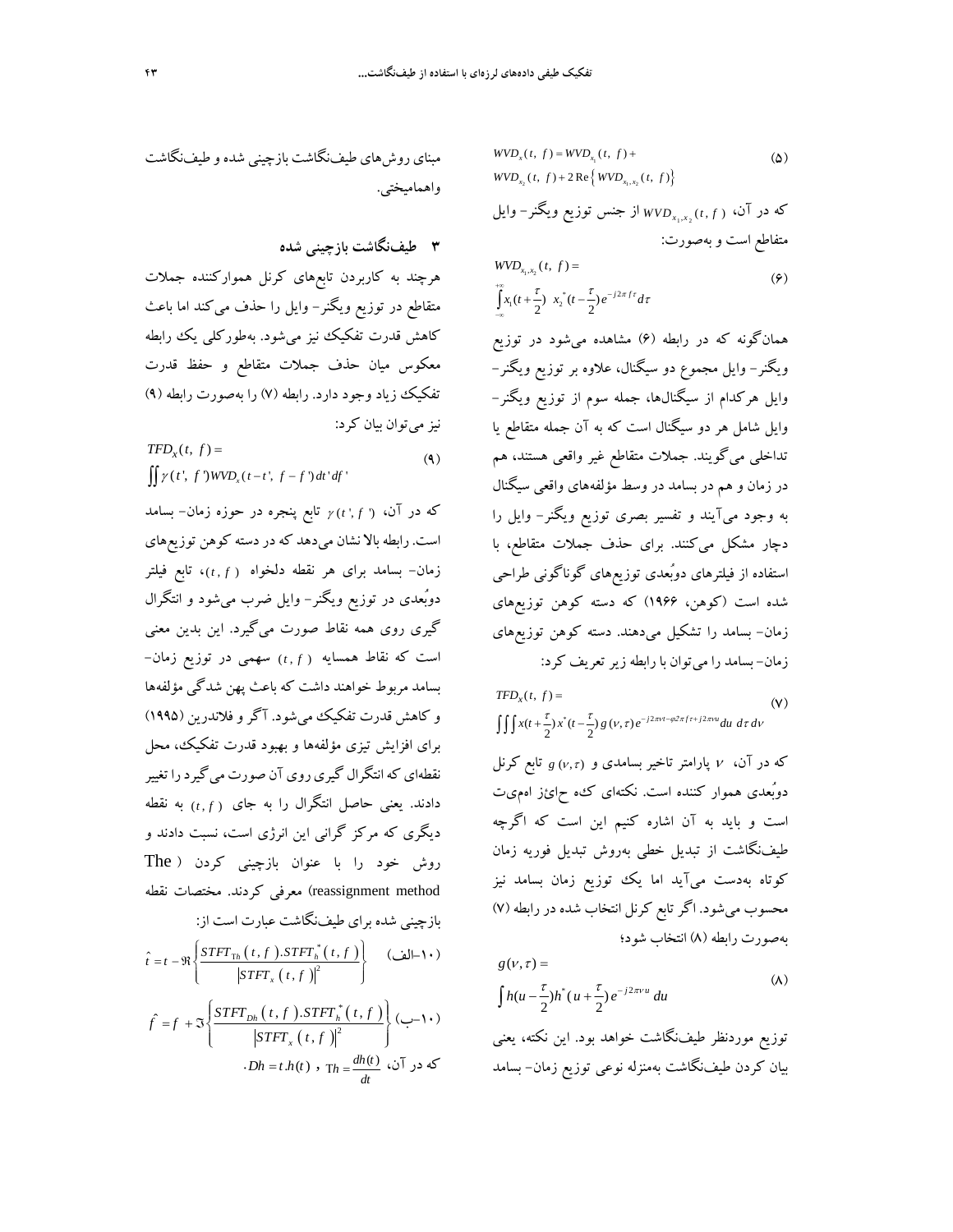**4 طيفنگاشت واهماميختي بهبوديافته**  روش طيفنگاشت واهماميختي (لو و ژانگ، 2009) بر مبناي رابطه (11) است؛  $S_x(t, f) = WVD_x(t, f)$  \*\*  $WVD_h(t, f)$  (11)

*t f*

*tf S* برابر است با *<sup>x</sup>* كه نشان ميدهد طيفنگاشت ( ,) *<sup>x</sup> f t WVD* هماميخت دوبُعدي توزيع ويگنر- وايل سيگنال ( ,) . از منظر *<sup>h</sup> f t WVD* در توزيع ويگنر- وايل تابع پنجره ( ,) پردازش تصوير ميتوان گفت طيفنگاشت يك ويرايش تار شده از توزيع ويگنر- وايل است و توزيع ويگنر- وايل تابع پنجره، عامل اين تار شدن است كه آن را تابع گسترش نقطهاي (function Spread Point (مينامند. حال با اِعمال يك عملگر واهماميخت دوبُعدي روي رابطه (11)، ميتوانيم توزيع ويگنر- وايل را از طيفنگاشت استخراج كنيم. با توجه به اينكه طيفنگاشت جملات متقاطعي ندارد، پس به برآوردي از توزيع ويگنر- وايل خواهيم رسيد كه جملات متقاطعش حذف شده است. براي واهماميخت دوبُعدي روشهاي متفاوتي وجود دارد. برخي مانند فيلتركردن معكوس، عليرغم سادگي در اجرا، نتيجه خيلي خوبي ندارند. برخي ديگر مانند واهماميخت به روش اسپايكهاي پراكنده، عليرغم نتيجه نهايي بسيار خوب، حجم محاسبات بسيار زيادي دارند. روشهاي وينر و الگوريتم لوسي- ريچاردسون (بيگز و اندروز، 1997) از هر دو نظر قابلقبول و دو گزينه مناسب هستند. با توجه به شرايط رابطه (11) كه در آن تابع گسترش نقطهاي كاملا مشخص است و نوفهاي در سمت راست رابطه وجود ندارد الگوريتم لوسي ريچاردسون نتيجه بهتري نسبت به روش وينر در پي خواهد داشت (ژائو و بلاهوت، 2005). الگوريتم لوسي ريچاردسون يك الگوريتم تكراري است كه از قضيه بيز در احتمال شرطي حاصل و بهصورت رابطه (12) بيان ميشود:

$$
WVD_x^-(k+1) = \qquad (15)
$$
  
\n
$$
WVD_x^-(k) \left( WVD_x^-(k) \otimes \otimes \frac{S_x}{WVD_h * \ast WVD_x^-(k)} \right)
$$

*WVDx* كه در آن، برآوردي از توزيع ويگنر- وايل سيگنال، 1 *k* شماره تكرار الگوريتم و علامت نشاندهنده همبستگي دوبُعدي و علامت نشاندهنده هماميخت دوبُعدي است. شايان ذكراست كه طيفنگاشت واهماميختي معرفي شده لو و ژانگ (٢٠٠٩) قدرت تفكيك بهتري از روش طيفنگاشت دارد ولي به خروجي توزيع ويگنر- وايل نزديك نيست. هرچند بهلحاظ نظري واهماميخت فرايند ايدئالي نيست و نتيجه نهايي آن (همچون واهماميخت وينر) به اسپايك نميرسد ولي تا حد بسيار زيادي به آن نزديك ميشود اما اين نزديكي در اين روش مشاهده نشده است.

نكته بسيار ظريفي در پيادهسازي اين روش وجود دارد كه از طرف عرضهكنندگان روش (لو و ژانگ، 2009) مورد توجه قرار نگرفته است. تفكيك طيفي درحكم يك تبديل كه يك سيگنال يكبُعدي زماني با *<sup>N</sup>* نمونه را به يك فضاي دوبُعدي با *<sup>N</sup><sup>N</sup>* نمونه ميبرد نيز شناخته شدهاست. يعني اگر سيگنال داراي *<sup>N</sup>* نمونه و پنجره داراي *H* نمونه باشند، بهطور معمول در نمايش زمان بسامد بهترتيب داراي *N N* و *H H* نمونه خواهند بود. در عمل هماميخت دوبُعدي بايد فاصله نمونهبرداري دو سري زماني يا ماتريس ورودي يكسان باشد و اين نكته بايد هنگامي كه ميخواهيم عمل واهماميخت دوبُعدي را انجام بدهيم هم مورد توجه قرار گيرد. فاصله نمونهبرداري زماني *T* وبسامد نمونهبرداريآنها برابر *<sup>s</sup>* سيگنال وتابع پنجرهبرابر است. فرض كنيم نگاشت سيگنال و تابع *<sup>s</sup> <sup>s</sup> T F* طيف 1 پنجره، كه وروديهاي الگوريتم واهماميخت هستند بهترتيب داراي *N N* و *H H* نمونه باشند. بنابراين در صفحه زمان- بسامد، فاصله نمونهبرداري در امتداد محور زمان براي نمايش،اي زمان بسامد سيگنال و تابع پنجره برابر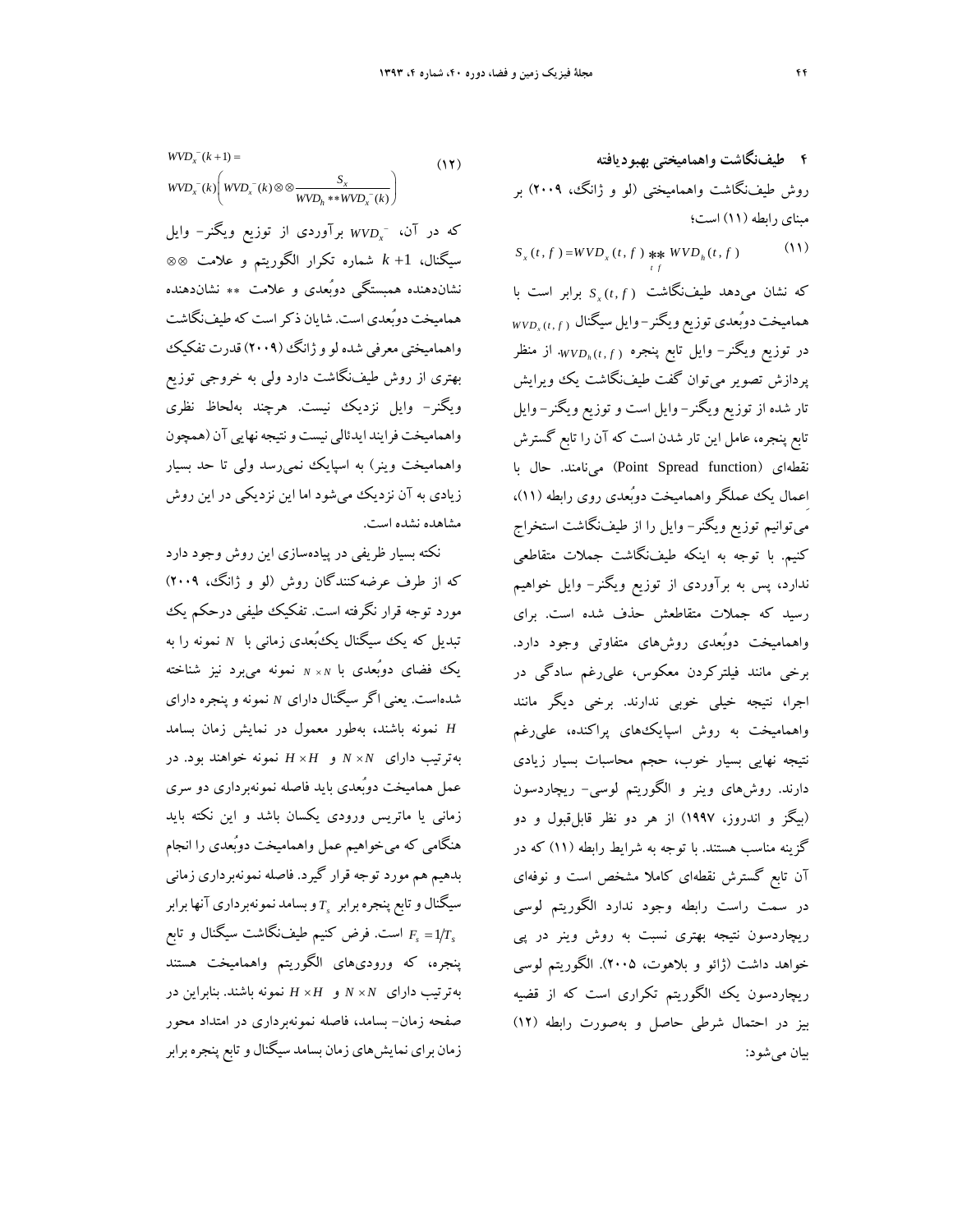است. اما فاصله نمونهبرداري در امتداد محور بسامد براي نمايش زمان– بسامد سيگنال برابر  $F_s/N$  و براى تابع پنجره *H Fs* خواهد بود. در نتيجه فاصله نمونهبرداري در برابر امتداد محور بسامد براي طيفنگاشت سيگنال و توزيع ويگنر- وايل تابع پنجره برابر نخواهد بود و در نتيجه عمل واهماميخت به درستي صورت نخواهد پذيرفت. بايد تعداد نمونهتابع پنجرهدرنمايش زمان- بسامد به *N H* افزايش داده شود تا فاصله نمونهبرداری در محور بسامد برابر شود و واهماميخت به درستي صورت پذيرد؛ كه اين امر ميتواند به سادگي در الگوريتم تبديل فوريه سريع تحقق پيدا كند.

براي نشان دادن اين نكته ما از سيگنال مصنوعي شكل -1الف استفاده ميكنيم كه عرضهكنندگان روش طيفنگاشت واهماميختي (لو و ژانگ، 2009) نيز آن را به كاربردهاند. اين سيگنال مصنوعي شامل 256 نمونهزماني با فاصله نمونهبرداري ١ ثانيه، متشكل از دو مؤلفه چيرپ خطي متقاطع در سراسر طول سيگنال و دو مولفه بسامد زياد در 114 و 136 ثانيه است. مولفههاي بسامد زياد هركدام در گستره 9 نمونه زماني وجود دارند. همانگونه كه در شكل -1د مشاهده ميشود با اصلاح روش واهماميختي، قدرت تفكيك بهطور موثري افزايش يافته است.



**شكل .1** (الف) سيگنال مصنوعي، نمايش زمان- بسامد بااستفاده از: (ب) طيفنگاشت، (ج) طيفنگاشت واهماميختي (لو و ژانگ، 2009) و (د) طيفنگاشت واهماميختي بهبوديافته نگارندگان.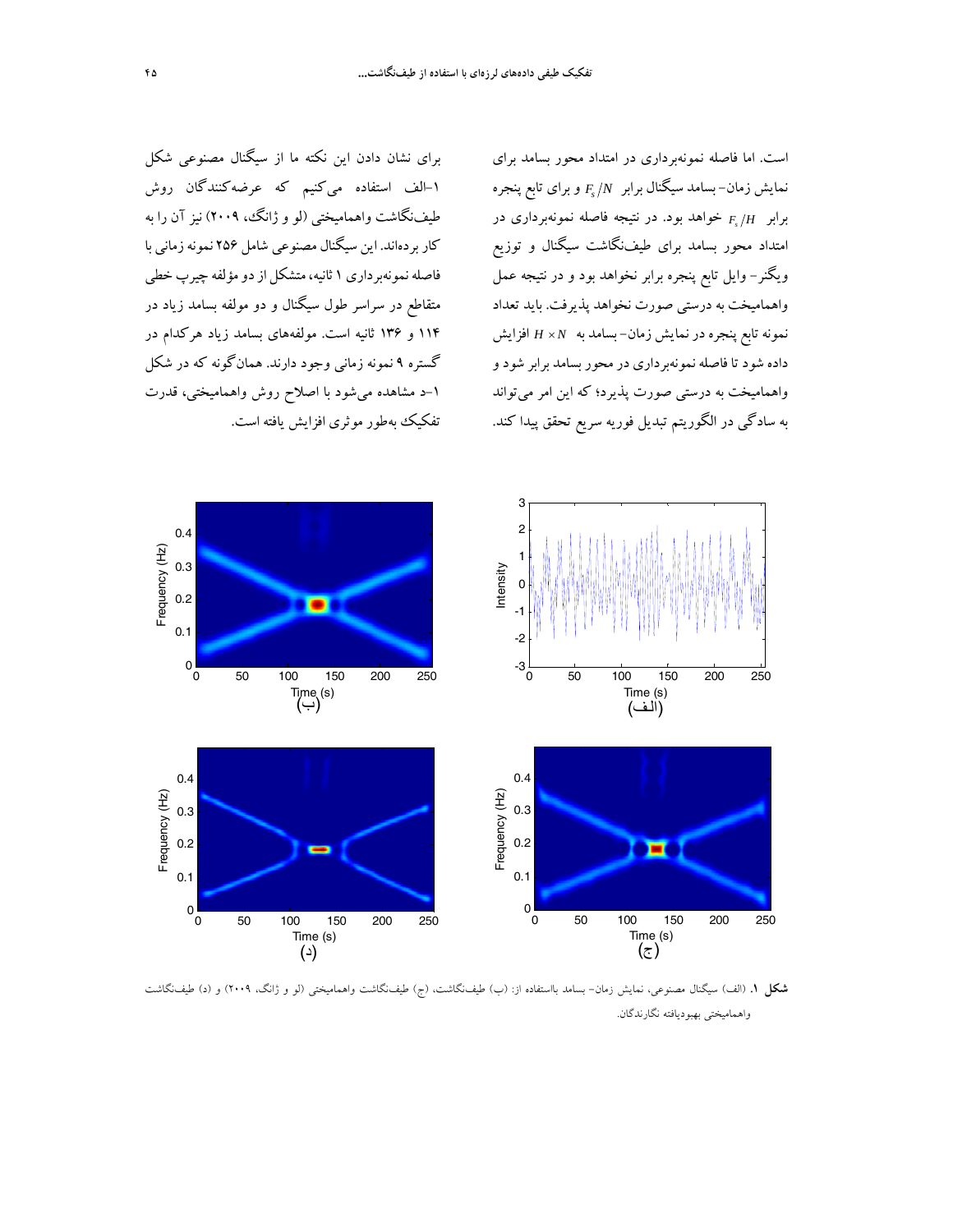لازم به ذكر است كه اين روش براي همه توزيعهاي زمان- بسامد قابل تعميم است و بهمنزلة يك روش كاملاً موثر براي افزايش قدرت تفكيك آنها معرفي شده است (محمدي و همكاران، 2012). محمدي و همكاران (2012) بهجاي اين استدلال كه روش طيفنگاشت واهماميختي برآوردي از توزيع ويگنر- وايل را از طيفنگاشت استخراج ميكند كه جملات متقاطع كمتري دارد، نشان دادند كه اين روش با حذف اثر تابع پنجره روي طيفنگاشت قدرت تفكيك را افزايش ميدهد و به قدرت تفكيك توزيع ويگنر- وايل نزديك ميكند. ما در ادامه اين مقاله از استدلال آنها براي توجيه نحوه عملكرد طيفنگاشت واهماميختي بهبوديافته استفاده خواهيم كرد.

**5 اِعمال روش روي دادههاي مصنوعي و واقعي**  از نظر نمايش زمان- بسامد ميتوان گفت دو مدل سيگنال وجود دارد: سيگنالهايي مانند چيرپهاي خطي و درجه دوم كه در صفحه زمان- بسامد بهصورت خطي و اسپايك هستند و سيگنالهايي مانند موجك مورلت كه دامنههايي در يك گستره زماني و بسامدي دارند. روشهای معرفی شده در تحلیل سیگنال معمولاً فقط روي سيگنالهاي نوع اول مورد ارزيابي قرار مي گيرند. دو روش ذكر شده را روي هر دونوع سيگنال اِعمال ميكنيم. در مثال اول همان سيگنال شكل 1 مورد استفاده قرار ميگيرد. شكل 2 نمايشهاي زمان- بسامد اين سيگنال را بهترتيب با توزيع ويگنر- وايل، طيفنگاشت، طيفنگاشت بازچيني شده، و طيفنگاشت واهماميختي بهبوديافته نشان ميدهد. جملات متقاطع توزيع ويگنر- وايل و قدرت تفكيك كم طيفنگاشت بهخوبي در شكل مشاهده ميشود. درمورددومؤلفه چيرپ خطي متقاطع طيفنگاشت بازچيني شده عملكرد

بسيارخوبي از خود نشان ميدهد و قدرت تفكيك بسيار زيادي در حد توزيع ويگنر- وايل دارد. طيفنگاشت واهماميختي بهبوديافته نيز قدرت تفكيك را تا حد بسيارزيادي افزايش داده اما به خروجي توزيع ويگنر- وايل نرسيده است. علت آن ايدهآل نبودن فرايند واهماميخت (همچون واهماميخت وينر) است. اما در مورد دو مؤلفه بسامد زياد با وجود اينكه اين مؤلفهها در 9 نمونه زماني گسترش دارند ولي خروجي طيفنگاشت بازچيني شده فقط در يك تا دو نمونه زماني قرار دارد كه اين يك اثر غير واقعي و نامطلوب محسوب ميشود و اين مسئله در خروجي طيفنگاشت واهماميختي بهبوديافته مشاهده نميشود.

براي سيگنالهاي نوع دوم نمايش زمان- بسامد از موجك مورلت استفاده مي كنيم. موجك بهبوديافته مورلت را گائو و همكاران (1998) بهصورت رابطه (13) معرفي كردند؛

$$
\psi(t) = \pi^{-\frac{1}{4}} e^{j 2\pi f_0 t} e^{-\frac{(ct)^2}{2}}
$$
 (17)

*<sup>f</sup>* بسامد تلفيق و c فاكتور دامنه مدوله است و <sup>0</sup> كه در آن، پهناي موجك را كنترل ميكند. بهصورت تحليلي توزيع ويگنر- وايل اين موجك با رابطه (14) بهدست ميآيد (كوهن، 1995):

$$
WVD_{\psi}(t,f) = \frac{c^{-\frac{1}{2}}}{\pi}e^{-c^{2}t^{2}}e^{-\left(\frac{2\pi(f-f_{0})}{c}\right)^{2}}
$$
(15)

رابطه (14) نشان ميدهد كه توزيع ويگنر- وايل موجك مورلت بهصورت يك تابع گاوسي دوبُعدي است كه در مركز بيشترين دامنه را دارد و هر چقدر كه از مركز دورميشويم دامنهاش بهصورت نمايي كاهش پيدا ميكند، و در دو جهت زمان و بسامد متقارن است. كاهش نمايي دامنهو شكل متقارن داده شدهدررابطه (14) ميتواند مبنايي براي قضاوت در مورد نحوه عملكرد روشهاي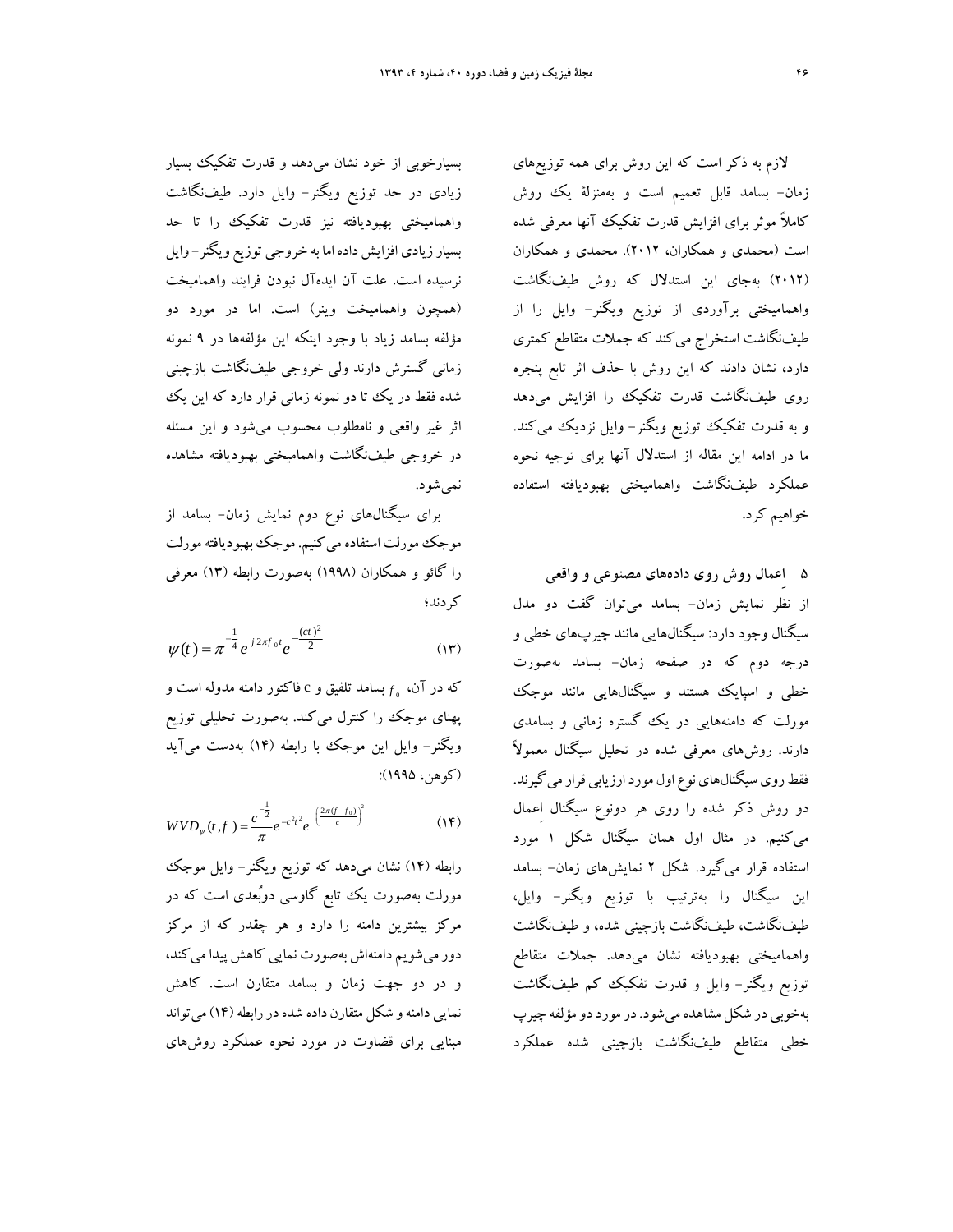باشد؟ آيا ميتوان اين موجك را فقط با يك اسپايك در مركزش نمايش داد؟ بهطور قطع خير. قدرت تفكيك نبايد از توزيع ويگنر- وايل بهتر شود چرا كه در اين صورت مؤلفههايي از نمايش زمان- بسامد سيگنال از بين رفتهاند و اين اثر غير واقعي و نامطلوبي است. براي درك بهتر ميتوان افزايش قدرت تفكيك را با حذف نوفه مقايسه كرد. ميدانيم كه حذف نوفه بايد تا آنجايي صورت پذيرد كه به سيگنال اصلي آسيبي نزند. افزايش قدرت تفكيك هم بايد تا آنجا صورت پذيرد كه مؤلفههاي نمايش زمان- بسامد سيگنال را حذف نكند و شكل اصلي نمايش را نيز حفظ كند. اما در شكل بازچيني شده به هيچ عنوان شكل گاوسي دوبُعدي پيشبيني شده مشاهده نميشود و بخشهايي از سيگنال نيز حذف شده است.

گوناگون نمايش زمان- بسامد باشد. شكل 3 يك سيگنال تشكيل شده از دو موجك مورلت مختلط با بسامد تلفيق متفاوت را كه در دو زمان 2 و 4 ثانيه تكرار شدهاند نشان ميدهد. نتايج حاصل از شبيهسازي رايانهاي روشهاي گوناگون در شكلهاي ۴-الف تا ۴-ج نشان داده شده است. همانگونه كه در شكل مشاهده ميشود طيفنگاشت واهماميختي بهبوديافته عملكرد بسيار خوبي داشته است، به نحوي كه علاوه بر افزايش قدرت تفكيك بهصورت بسيار مطلوب، شكل گاوسي مورد انتظار را نيز حفظ كرده و هيچگونه اثرات نامطلوب و غير واقعي را نيز موجب نشده است. شايد در نگاه اول خروجي روش بازچيني شده برترين قدرت تفكيك را داشته باشد ولي پرسشي كه مطرح ميشود اين است كه قدرت تفكيك تا چه حد بايد



**شكل .2** نمايشهاي گوناگون زمان- بسامد سيگنال شكل :1 (الف) توزيع ويگنر- وايل، (ب) طيفنگاشت (پنجره گاوسي با 51 نمونه مورد استفاده قرار گرفته است)، (ج) شكل بازچيني شده و (د) شكل واهماميختي بهبوديافته.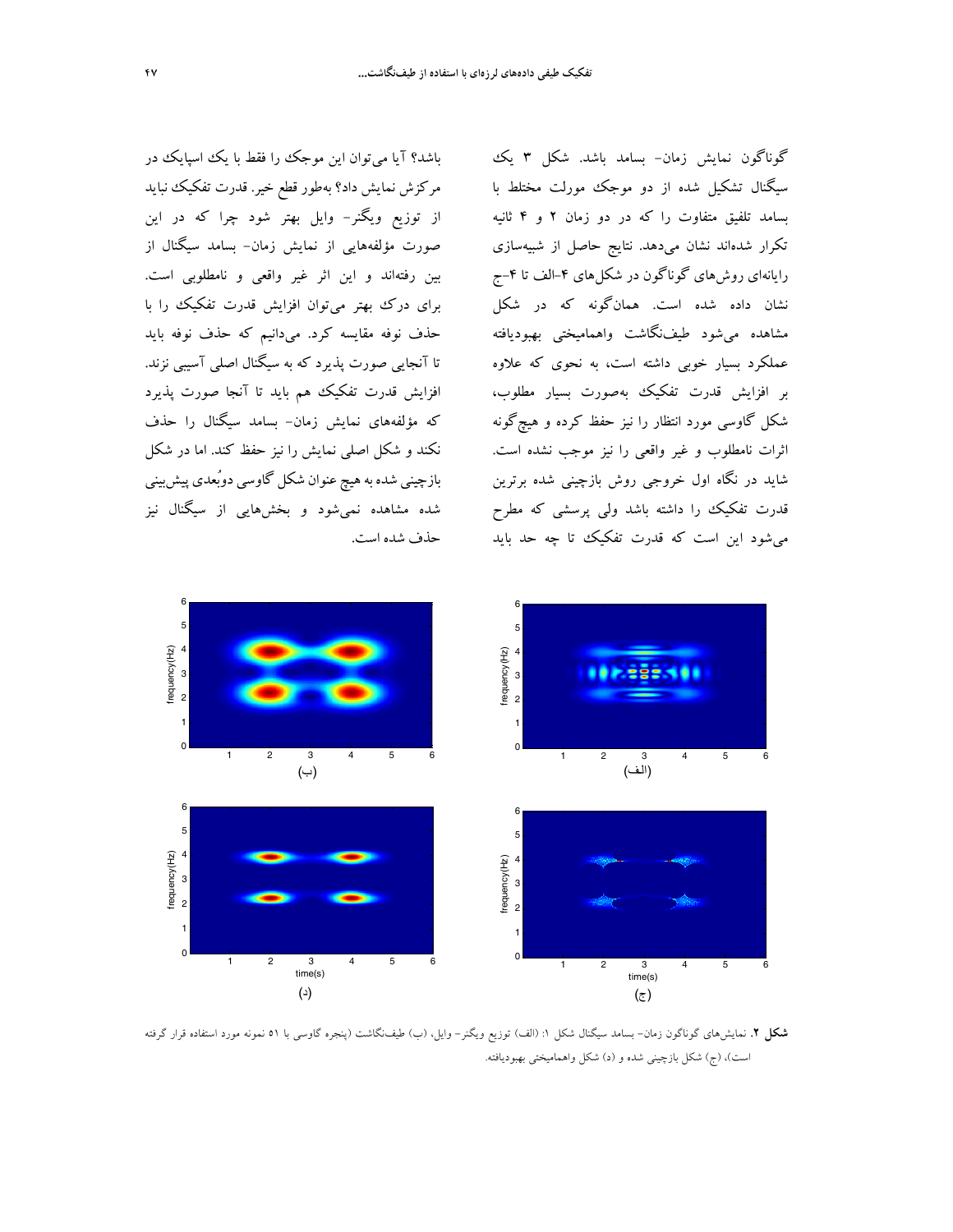ردلرزه و نمايشهاي گوناگون زمان- بسامد آن در شكلهاي ۵-الف تا ۵-ه نشان داده شده است. مشكل جملات متقاطع توزيع ويگنر- وايل و قدرت تفكيك كم طيفنگاشت، بهوضوح مشاهده ميشود. درمورد خروجي روش بازچيني شده همان مشكلي كه در مورد مثال دوم و مؤلفههاي بسامد زياد مثال اول وجود داشت بهصورت حادتري ديده ميشود و بخش اعظم طيف ردلرزه از بين رفته است. بااينحال شكل واهماميختي بهبوديافته عملكرد بسيار خوبي در افزايش قدرت تفكيك دارد و عاري از

موجك لرزهاي كه به درون زمين فرستاده ميشود داراي يك باند بسامدي است و دادههاي لرزهاي از ديدگاه نوع نمايش زمان-بسامد همانند سيگنال در مثال دوم هستند. با توجه به مقايسهاي كه در دو مثال قبل صورت گرفت ميتوان پيشبيني كرد كه عملكرد روش واهماميختي بهبوديافته بهتر خواهد بود و شكل بازچيني شده در مورد حفظ شكل واقعي مانند نمايش زمان- بسامد موجك مورلت و در تحليل ساختارهاي پيچيده مانند دو مؤلفه بسامد زيادمثال اول ضعيف عمل ميكند. اما براي آزمودن هردو روش، يك ردلرزه واقعى را نيز مورد بررسى قرار مىدهيم. اثرت جانبي ناخواسته است.



**شكل.3** سيگنال مصنوعي متشكل از چهار موجك مورلت: دو بسامد متفاوت در دو زمان 2 و 4 ثانيه، ايده شكل از روشندل كاهو و سياهكوهي (1388).



**شكل.4** نمايشهاي گوناگون زمان- بسامد سيگنال شكل :3 (الف) توزيع ويگنر- وايل، (ب) طيفنگاشت، (ج) شكل بازچيني شده و (د) شكل واهماميختي بهبوديافته.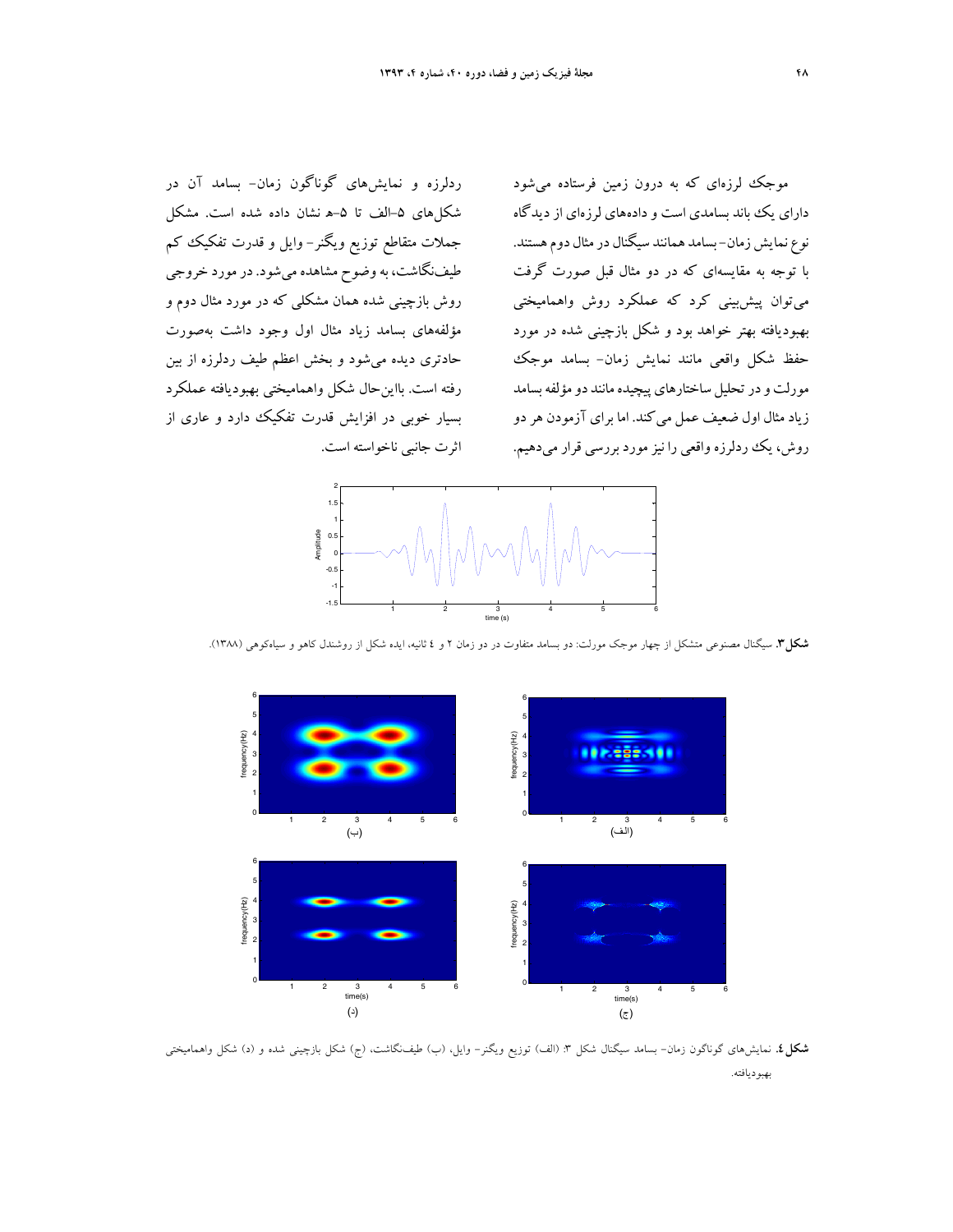



**شكل .5** (الف) ردلرزه واقعي، نمايشهاي زمان- بسامد گوناگون آن با استفاده از (ب) توزيع ويگنر- وايل، (ج) طيفنگاشت (پنجره گاوسي با 31 نمونه مورد استفاده قرار گرفته است)، (د) شكل بازچيني شده و (ه) شكل واهماميختي بهبوديافته.

## **6 شناسايي سايه بسامد كم با استفاده از طيفنگاشت**

0

# **واهماميختي بهبوديافته**

اززمان به كارگيرينشانگرنقاطروشن دردهه ،1960 سايه بسامد كم زير نقاط روشن نيز درحكم يك نشانگر مهم هيدروكربن به كار گرفته شده است (كاستاگنا وهمكاران، 2003). اين سايهها را مفسران بهمثابه تضعيفهاي شديد و غيرعادي در مخازن گازي در نظرميگيرند. با وجود اين ، اغلب نميتوان اين سايهها را در زير مخازن نازك توضيح داد، جايي كه مسير عبور موج از ميان مخزن گازي به اندازهاي نيست كه بتواند اين همه تضعيف را موجب شود و طيف بسامدي َتپ لرزهاي را تا اين حد به سمت بسامدهايكم سوق دهد (كاستاگناوهمكاران، 2003). اين موضوع موجب شده است كه محققان علاوه بر تضعيف بالا، مواردپردازشي ديگري را نيزمطرح كنند كهميتوانند

موجب سايه بسامد كم شوند (ابروم، 2004). قدرت تفكيك و دقت بهتر در روشي كه براي تفكيك طيفي و استخراج نشانگرهايي مانند نشانگر لرزهاي تكبسامد مورد استفاده قرار مي گيرد مي تواند منجر به بهتر شدن نتايج شود. روشندل ونجاتي كلاته (1391) اين مهم رادرمقايسهنتايج بهدست آمده از طيفنگاشت و طيفنگاشت واهماميختي نشان دادهاند. شكل 6 بخشي از يك مقطع لرزهاي حاوي بيهنجاري بسامدي را در درياي خزر نشان ميدهد. اين بيهنجاري مي تواند ناشي از حضور گازياهرعامل ديگري باشد (منشا به وجود آورنده در اين بررسي خيلي اهميت ندارد ولي با توجه به حضور سايه بسامد كم در داده، وجود هيدروكربن احتمال زيادي دارد). شكلهاي -7الف و ۷–ج مقاطع لرزهاي تكءبسامد ۲۰ هرتز بهدست آمده از تفكيك طيفي مقطع پيشگفته بهترتيب با استفاده از

0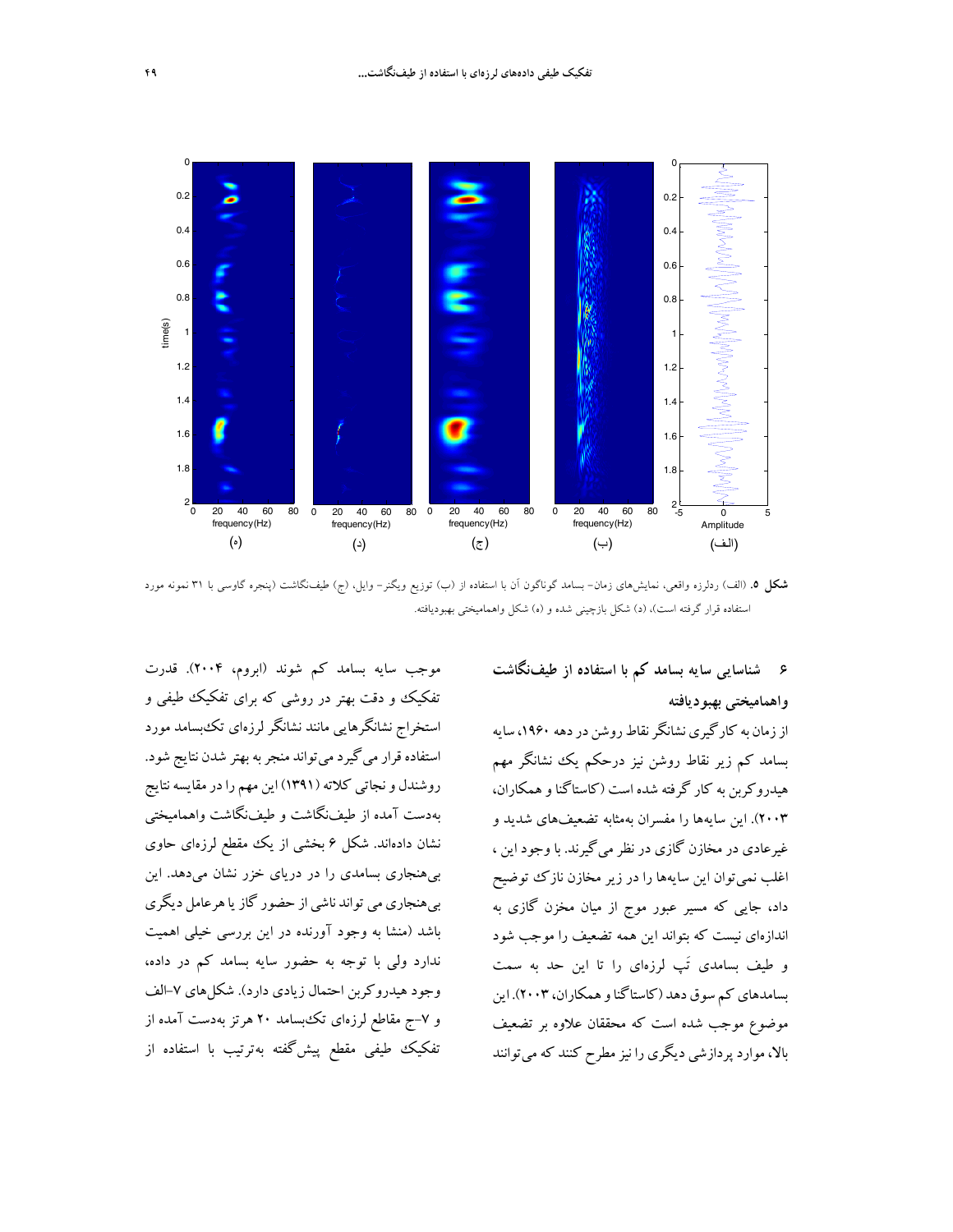ميتوان به عملكرد و كارايي بسيار خوب اين روش پي برد. در نتايج حاصل از اين روش دقيقا در همان مكانهايي كه سايههاي بسامد كم درمقطع 20 هرتز شكل -7ج ديده ميشوند هيچ دامنهاي در مقطع 50 هرتز شكل -7د به چشم نميرسد. اين امر ناشي از قدرت تفكيك زياد طيفنگاشت واهماميختي بهبوديافته است و كمك شاياني در تعيين محل دقيق بي هنجاري مي كند. اما به علت قدرت تفكيك كم طيفنگاشت، اين دقت و قطعيت در تعيين محل بيهنجاري در نتايج حاصل از آن ديده نميشود.

طيفنگاشت و طيفنگاشت واهماميختي بهبوديافته را نمايش ميدهند. در هر دو مقطع تكبسامد در سه محل دامنههاي انرژي بزرگي ديده ميشود كه با پيكانهاي زردرنگ نشانهگذاري شدهاند. بااينحال اين دامنههاي بزرگ در مقاطع لرزهای تك بسامد ۵۰ هرتز در شكل های -7ب و -7د ناپديد شدهاند. بنابراين با درصد احتمال زياد ميتوان هر سه محل را درحكم مكانهاي بيهنجاري بسامدي در نظر گرفت. با مقايسه مقاطع لرزهاي تكبسامد حاصل از طيفنگاشت واهماميختي بهبوديافته با مقاطع لرزهاي تكبسامد حاصل از طيفنگاشت،



**شكل .6** بخشي از يك مقطع لرزهاي حاوي مخازن گازي در درياي خزر.



**شكل .7** مقطعهاي لرزهاي تكبسامد حاصل از تفكيك طيفي مقطع لرزهاي شكل ،6 (الف) 20 هرتز با استفاده از طيفنگاشت، (ب) 50 هرتز با استفاده از طيفنگاشت، (ج) 20 هرتز با استفاده از طيفنگاشت واهماميختي بهبوديافته <sup>و</sup> (د) 50 هرتز با استفاده از طيفنگاشت واهماميختي بهبوديافته.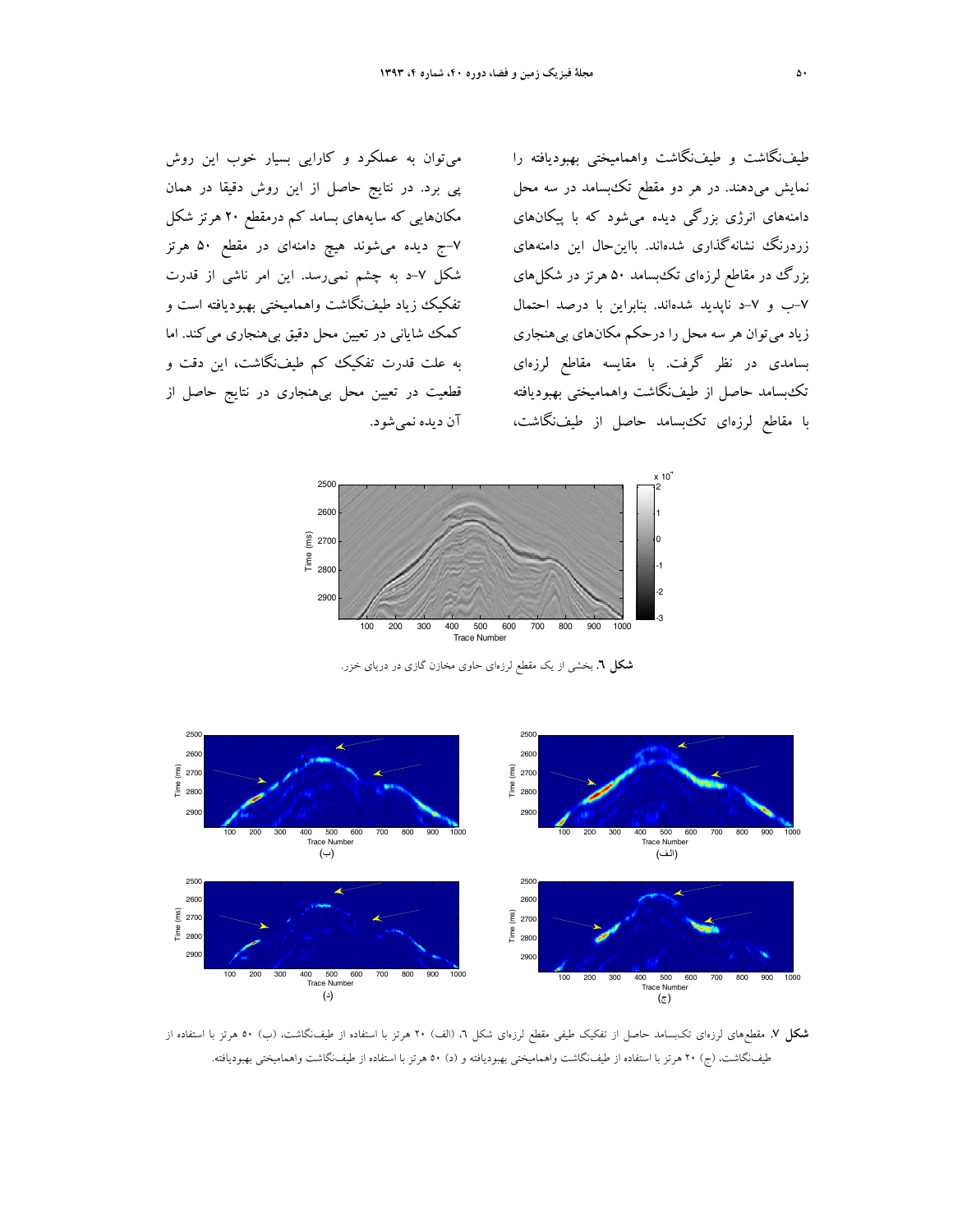**7 بحث** 

با توجه به مثالهايي كه عرضه شد بهطوركلي ميتوان گفت كه طيفنگاشت واهماميختي نسبت به طيفنگاشت بازچيني شده روش بهتر و مؤثرتري براي بهبود قدرت تفكيك در تفكيك طيفي و نمايش زمان- بسامد دادههاي لرزهاي است. اين روش قدرت تفكيك را بهخوبي افزايش ميدهد و تا حد زيادي به حالت ايدهآل نزديك ميكند و عاري ازاثرات غيرواقعي است. بااينحال هنگام كار كردن با شكل بازچيني شده توزيع ويگنر- وايل، بهويژه اگر با سيگنال پيچيدهاي سر و كار داريم، بايد با احتياط برخورد كنيم چرا كه ممكن است شاهد اثرات غيرواقعي باشيم و شكل اصلي سيگنال به هم بخورد و بخشهايي از مؤلفههاي سيگنال در نمايش زمان- بسامد حذف شود. روابط (9) و (11) نمايشهاي گوناگون يكرابطهواحد هستند كهنشان ميدهد مبناي هر دو روش يكي است. تفاوت در نتايج دو روش را ميتوان در نوع استدلال آنها براي افزايش قدرت تفكيك و ماهيت ابزارهاي رياضي كه دو روش براي رسيدن به آن به كار ميگيرند جستوجو كرد. استدلال روش بازچيني، نسبت دادن انرژي بهدست آمده در يك نقطه از صفحه زمان- بسامد به نقطه مركز گراني انرژي و ابزار رياضي به كار گرفتهشده يك ميانگينگيري وزني ساده است، درحالي كه استدلال در روش واهماميختي بهبوديافته حذف مستقيم اثر فيلترها به كمك ابزار رياضي واهماميخت دوبُعدي است. پر واضح است كه استدلال روش واهماميختي بهبوديافته براي افزايش قدرت تفكيك، بهتر و قويتر است. در مثال اول چون نمايش زمان- بسامد بهصورت يك خط بود، ميانگينگيري وزني ساده در حكم يك ابزار رياضي بهتر از الگوريتم لوسي- ريچاردسون عمل كرده است؛ چرا كه ميدانيم ميانگينگيري وزني در اين موارد به جواب دقيق خواهد رسيد ولي واهماميخت لوسي- ريچاردسون فرايند

ايدئالي نيست و هرگز به يك اسپايك نميرسد. هرچند نگارندگان اعتقاد دارند كه در صورت به كارگيري واهماميخت به روش اسپايكهاي پراكنده مناسب بهجاي الگوريتم لوسي- ريچاردسون، اين روش ميتواند به جواب اسپايك نيز برسد،ولي حجم محاسبات بسيار بزرگ خواهد شد. بااينحال هنگامي كه شكل نمايش زمان- بسامد سيگنال پيچيده باشد اين احتمال وجود دارد كه ميانگينگيري وزني خروجي را به نقطه درستي نسبت ندهد وبه خطا برود،ولي الگوريتمهاي واهماميخت دراين موارد احتمال به خطا رفتن بسيار كمتري دارند و به جوابهاي دقيقتري دست خواهند يافت. لازم به ذكر است كه حجم محاسبات در روش واهماميختي نسبت به روش بازچيني اندكي بيشتر است ولي در آن حد كه بتوان بدون داشتن نگراني از بابت بزرگمقياس بودن دادههاي لرزهاي از آن استفاده كرد. البتههركس ميتواند بستهبه نوع و حجم داده ورودي و نتيجه مورد انتظارش، از روشهاي واهماميخت دوبُعدي پيشرفتهتر با حجم محاسبات بيشتر نيز استفاده كند كه بهطور قطع به جوابهاي دقيقتري دست پيدا خواهد كرد.

# **7 نتيجهگيري**

بررسي عملكرد طيفنگاشت واهماميختي بهبوديافته روي سيگنالهاي مصنوعي و واقعي نشان داد كه اين روش بهطور موثري قدرت تفكيك را افزايش ميدهد. اين روش ضمن آنكهقدرت تفكيكرا بهنتايج توزيع ويگنر- وايل نزديك ميكند، عاري از هرگونه اثرات غير واقعي و ناخواسته در نمايش زمان- بسامد سيگنالهاي لرزهاي است. با چنين عملكردي، همانطور كه نشان داده شد، اين روش ميتواند در اكتشافات لرزهاي و بهويژه در استخراج نشانگرهاي لرزهاي به كار گرفته شود و به بهتر كردن تفسير نتايج كمك كند.